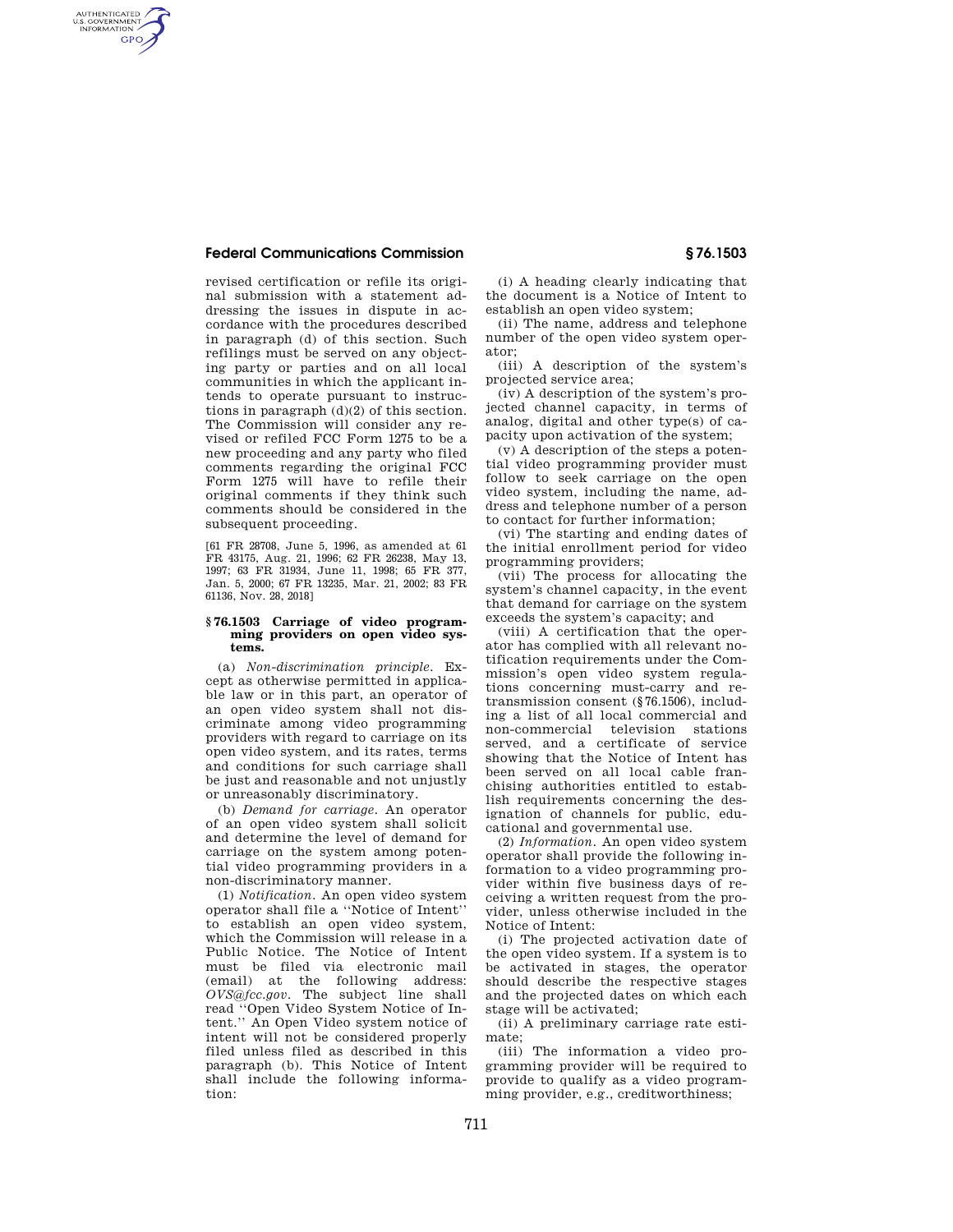(iv) Technical information that is reasonably necessary for potential video programming providers to assess whether to seek capacity on the open video system, including what type of customer premises equipment subscribers will need to receive service;

(v) Any transmission or reception equipment needed by a video programming provider to interface successfully with the open video system; and

(vi) The equipment available to facilitate the carriage of unaffiliated video programming and the electronic form(s) that will be accepted for processing and subsequent transmission through the system.

(3) *Qualifications of video programming providers.* An open video system operator may impose reasonable, non-discriminatory requirements to assure that a potential video programming provider is qualified to obtain capacity on the open video system.

(c) *One-third limit.* If carriage demand by video programming providers exceeds the activated channel capacity of the open video system, the operator of the open video system and its affiliated video programming providers may not select the video programming services for carriage on more than one-third of the activated channel capacity on such system.

(1) *Measuring capacity.* For purposes of this section:

(i) If an open video system carries both analog and digital signals, an open video system operator shall measure analog and digital activated channel capacity independently;

(ii) Channels that an open video system is required to carry pursuant to the Commission's regulations concerning public, educational and governmental channels and must-carry channels shall be included in ''activated channel capacity'' for purposes of calculating the one-third of such capacity on which the open video system operator and its affiliates are allowed to select the video programming for carriage. Such channels shall not be included in the one-third of capacity on which the open video system operator is permitted to select programming where demand for carriage exceeds system capacity;

# **§ 76.1503 47 CFR Ch. I (10–1–20 Edition)**

(iii) Channels that an open video system operator carries pursuant to the Commission's regulations concerning retransmission consent shall be included in ''activated channel capacity'' for purposes of calculating the onethird of such capacity on which the open video system operator and its affiliates are allowed to select the video programming for carriage. Such channels shall be included in the one-third of capacity on which the open video system operator is permitted to select programming, where demand for carriage exceeds system capacity, to the extent that the channels are carried as part of the programming service of the operator or its affiliate, subject to paragraph  $(c)(1)(iv)$ ; and

(iv) Any channel on which shared programming is carried shall be included in ''activated channel capacity'' for purposes of calculating the onethird of such capacity on which the open video system operator and its affiliates are allowed to select the video programming for carriage. Such channels shall be included in the one-third of capacity on which the open video system operator is permitted to select programming, where demand for carriage exceeds system capacity, to the extent the open video system operator or its affiliate is one of the video programming providers sharing such channel.

NOTE TO PARAGRAPH (c)(1)(iv): For example, if the open video system operator and two unaffiliated video programming providers each carry a programming service that is placed on a shared channel, the shared channel shall count as 0.33 channels against the one-third amount of capacity allocable to the open video system operator, where demand for carriage exceeds system capacity.

(2) *Allocating capacity.* An operator of an open video system shall allocate activated channel capacity through a fair, open and non-discriminatory process; the process must be insulated from any bias of the open video system operator and verifiable.

(i) If an open video system carries both analog and digital signals, an open video system operator shall treat analog and digital capacity separately in allocating system capacity.

(ii) *Subsequent changes in capacity or demand.* An open video system operator